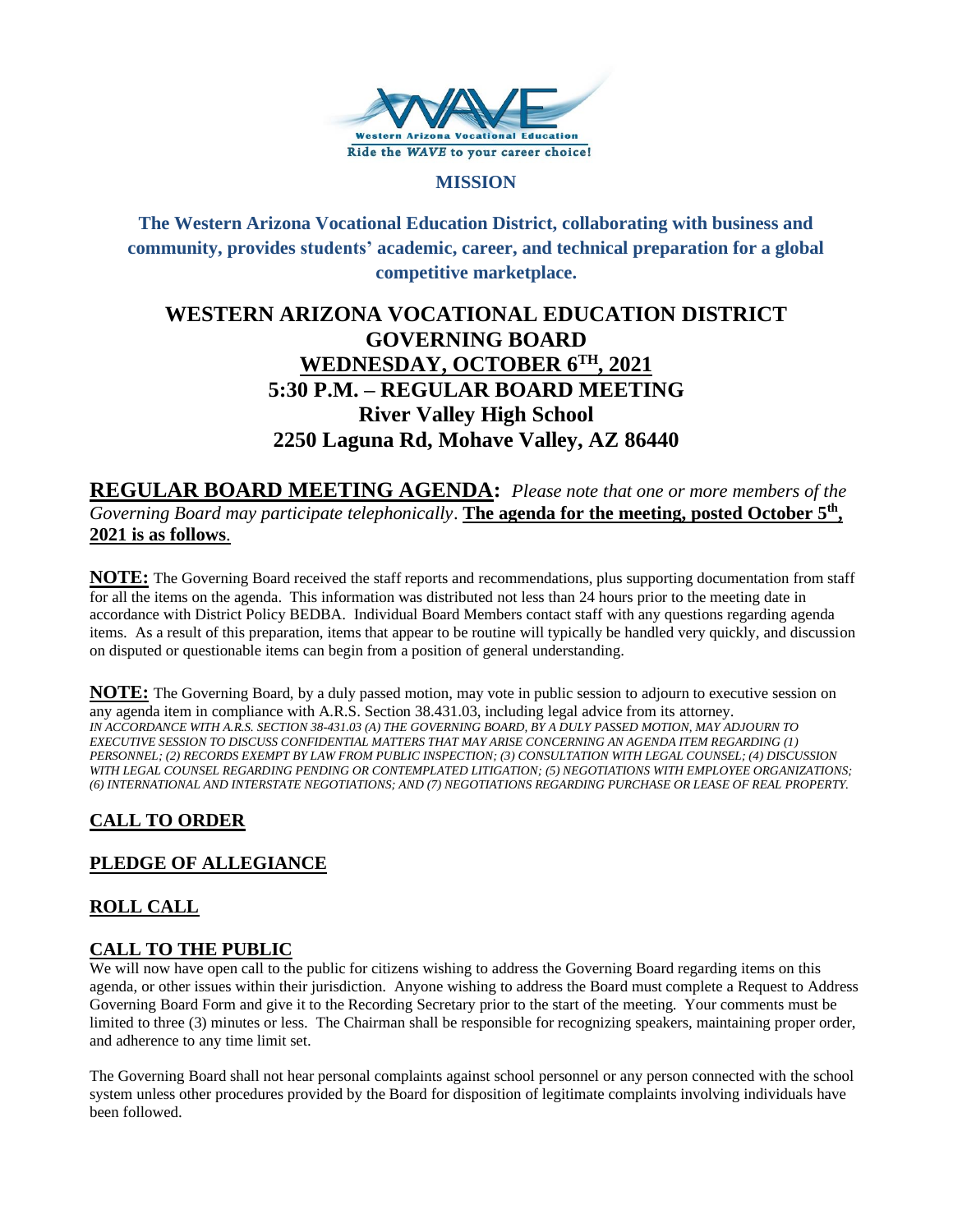## REGULAR BOARD MEETING AGENDA **October 6, 2021** WAVE GOVERNING BOARD PAGE 2

The Governing Board meeting is subject to the Arizona Open Meeting Law. The Board will not respond to comments or presentations made in the Call to the Public. At the conclusion of the open call to the public, individual members of the Board may respond to criticism made by those who have addressed them, may ask staff to review a matter, or may ask that a matter be put on a future agenda.

## **AGENDA MODIFICATIONS:**

Any items to be moved to another place on the agenda or withdrawn from the agenda completely.

#### **WAIVER MOTION:**

Motion to waive the reading in full resolutions presented for adoption at this meeting.

#### **SUPERINTENDENT'S REPORT**

- a) Superintendent Report and Legislative Update (Written)
- b) Recognitions/Presentations WAVE Outstanding Work Award
- c) CTE Director Reports (Written)

# **GOVERNING BOARD MEMBER REPORTS**

## **ITEMS TO BE WITHDRAWN FROM CONSENT AGENDA**

## **CONSENT AGENDA**

- 1. Approve WAVE District operating expense vouchers and payroll vouchers.
- 2. Discussion and possible action to approve the minutes of the September  $1<sup>st</sup>$ , 2021 Regular Board Meeting.

#### **OLD BUSINESS**

- 3. Discussion and possible action on items relating to school closures, Board meetings, school reopening and COVID19 pandemic related issues to include but not limited to:
	- ADM Update
	- Operational Plans for 21-22
- 4. Discussion and information on WAVE Governing Board redistricting. Information Only.

#### **NEW BUSINESS**

- 5. Discussion and possible action to approve the Dual Enrollment IGA between Mohave Community College and WAVE.
- 6. Discussion and possible action to approve the district Classroom Site Fund Plan (301 Plan).
- 7. Discussion and possible action to approve the District's FY21 Annual Financial Report (AFR).